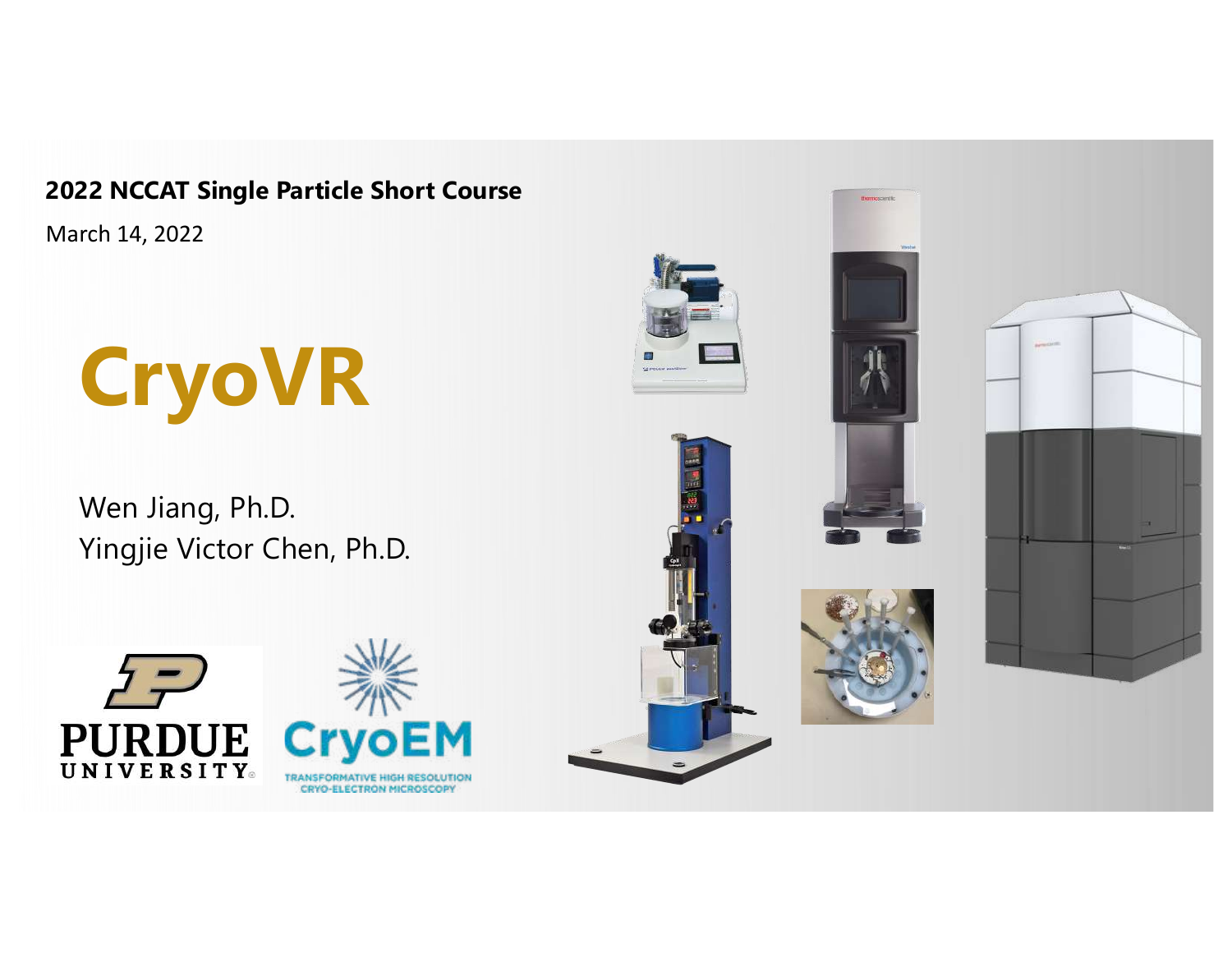## **Background & Goal**

- Funded by National Institute of Health (NIH) common fund [Transformative High Resolution Cryo-Electron Microscopy \(CryoEM\)](https://commonfund.nih.gov/CryoEM): "*Cultivating a skilled workforce through the development and implementation of cryoEM training material*"
- **CryoVR:** Pre-training to save per-trainee time on the physical instruments, reduce cost and the risk of impairing the expensive cryoEM instruments, and increase the training efficiency and capacity of the cryoEM facilities.
- The true potential of VR is to provide the students with the "*learn by doing*" experience which is often difficult to implement in lectures/videos.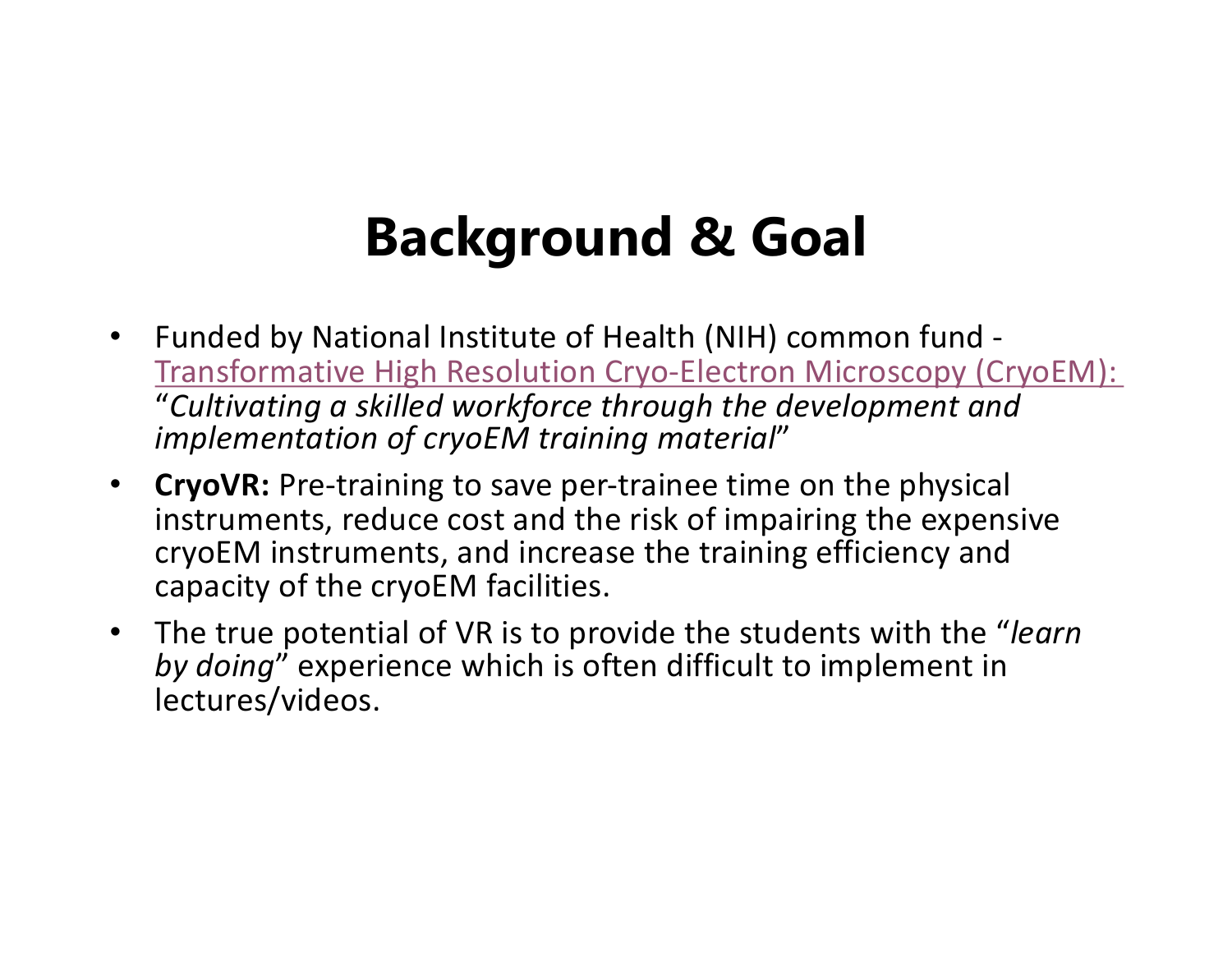# Introduction to CryoVR System

## **Purdue CryoVR Team**

**March 14 2022**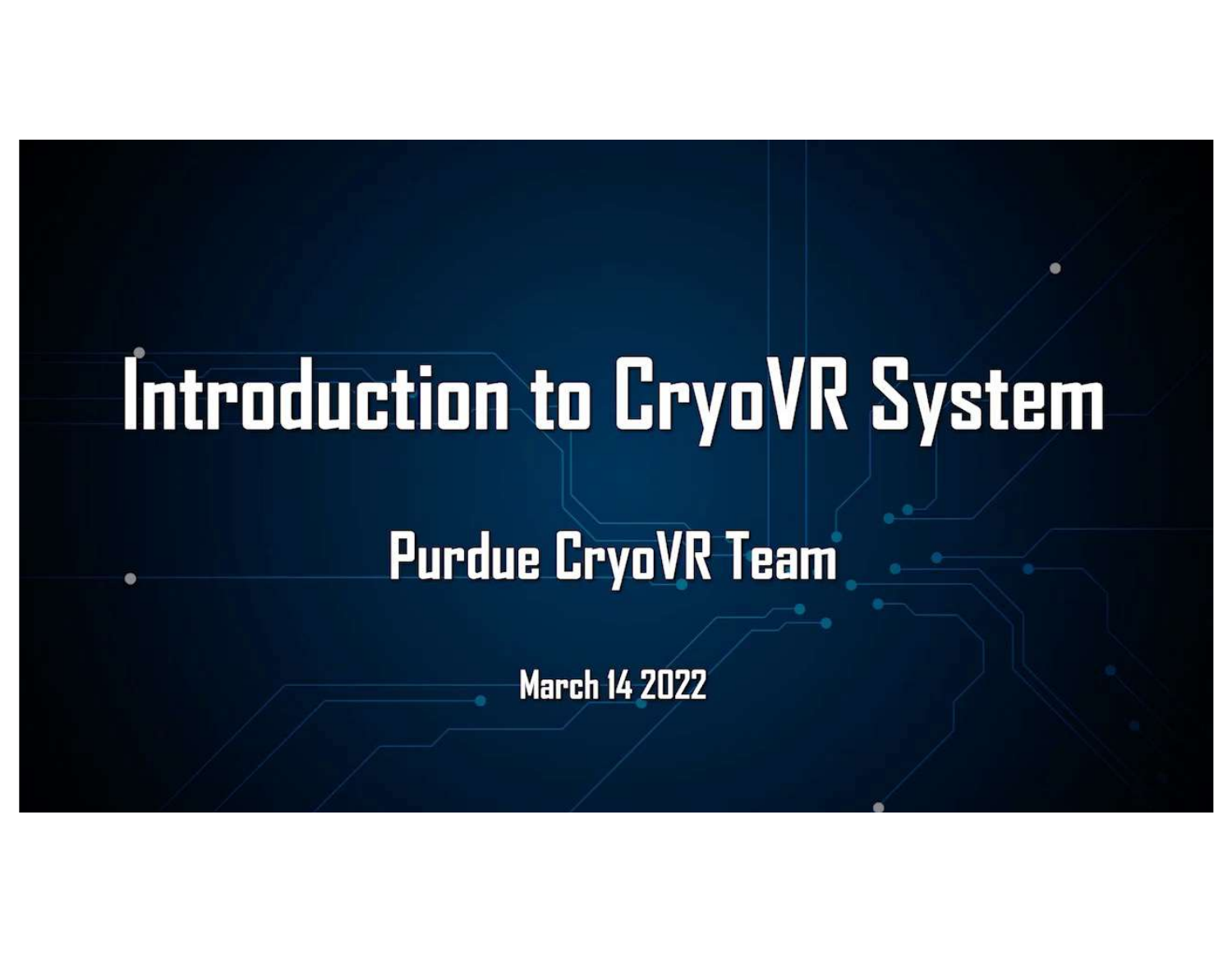## **Single Particle CryoEM – Hands-on Operations**



*Available on Windows and Linux*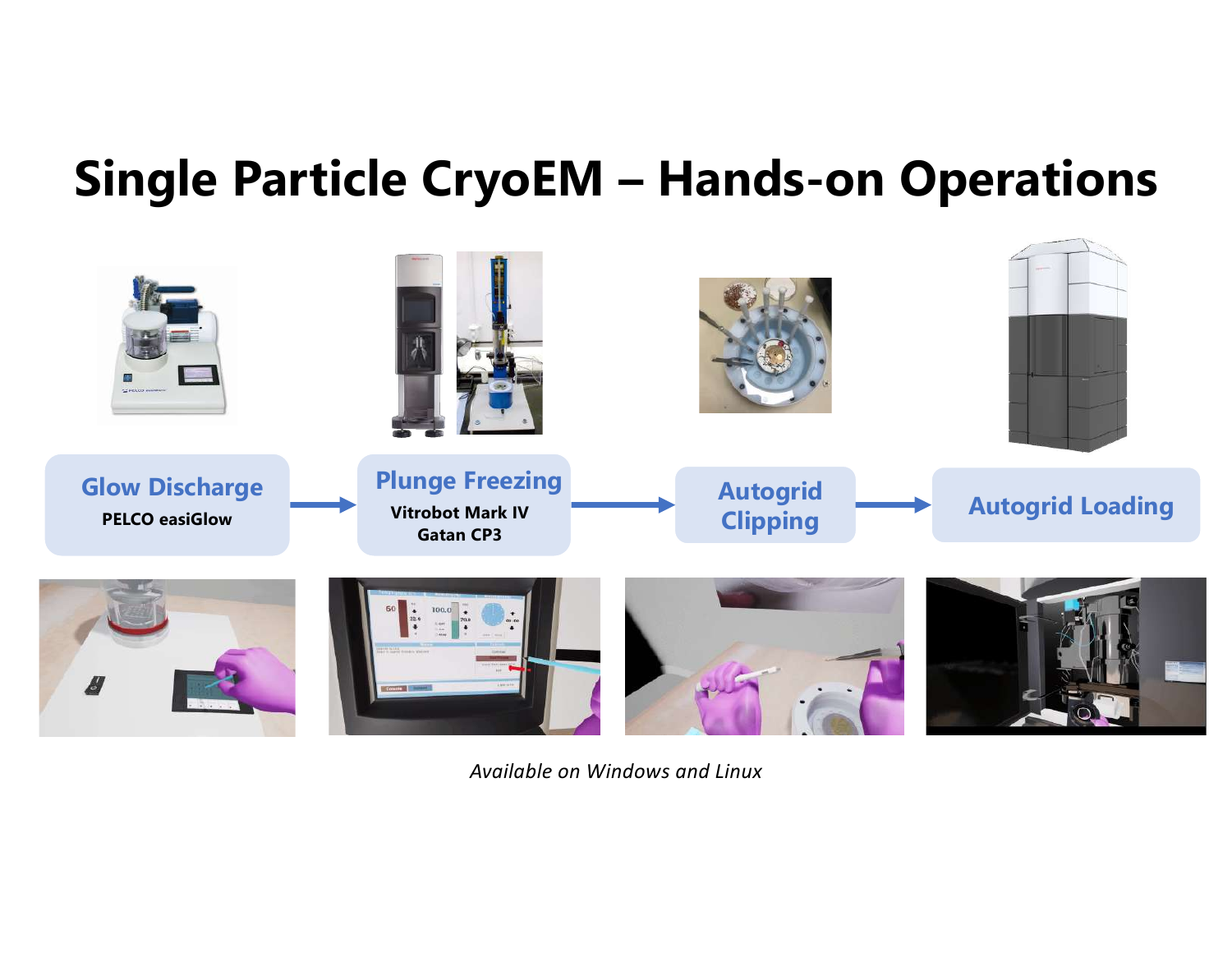### **Different modes are available**

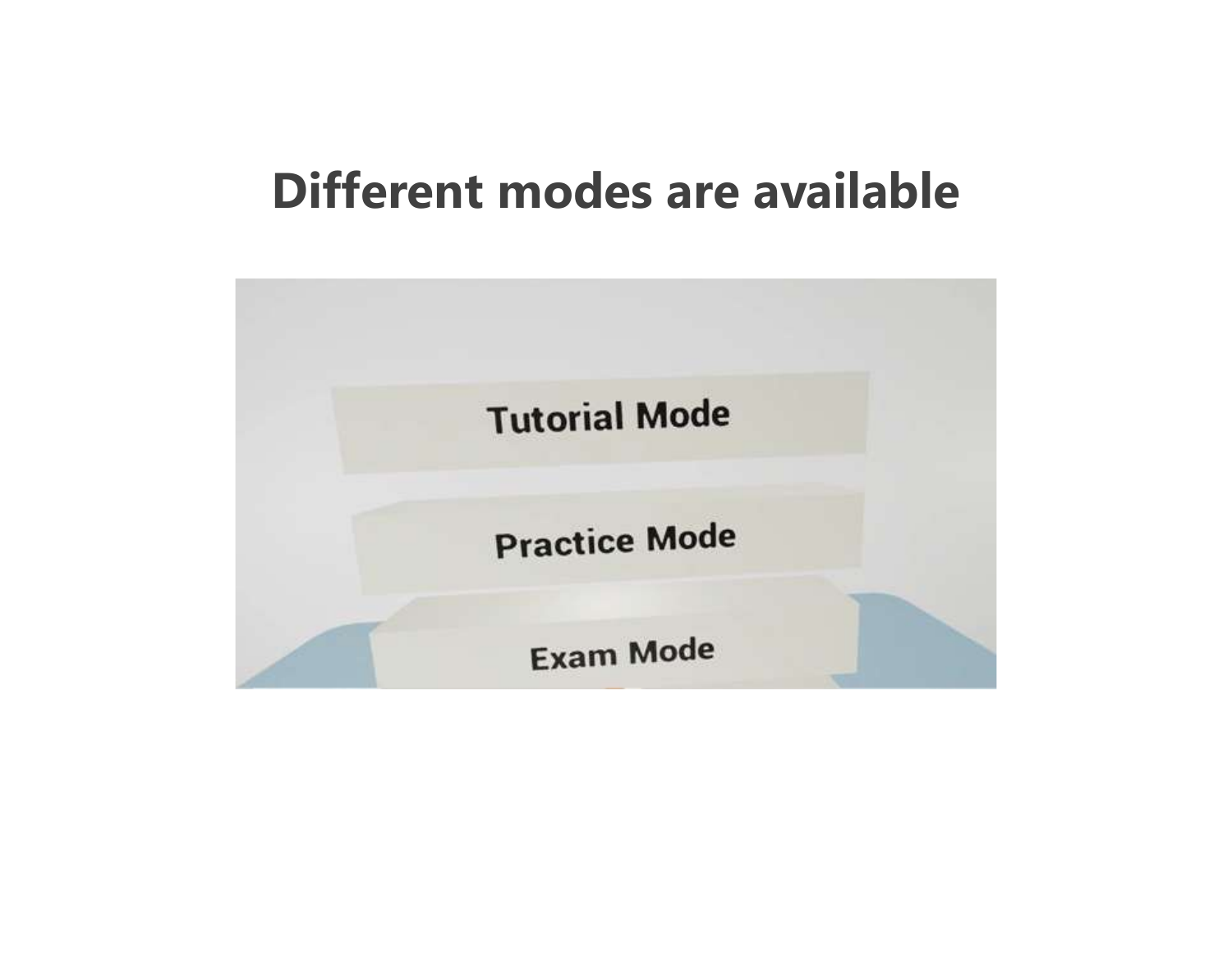### **Tutorial Mode**



#### Text/audio instructions





Embedded video clips



Visual cues **Progress bars**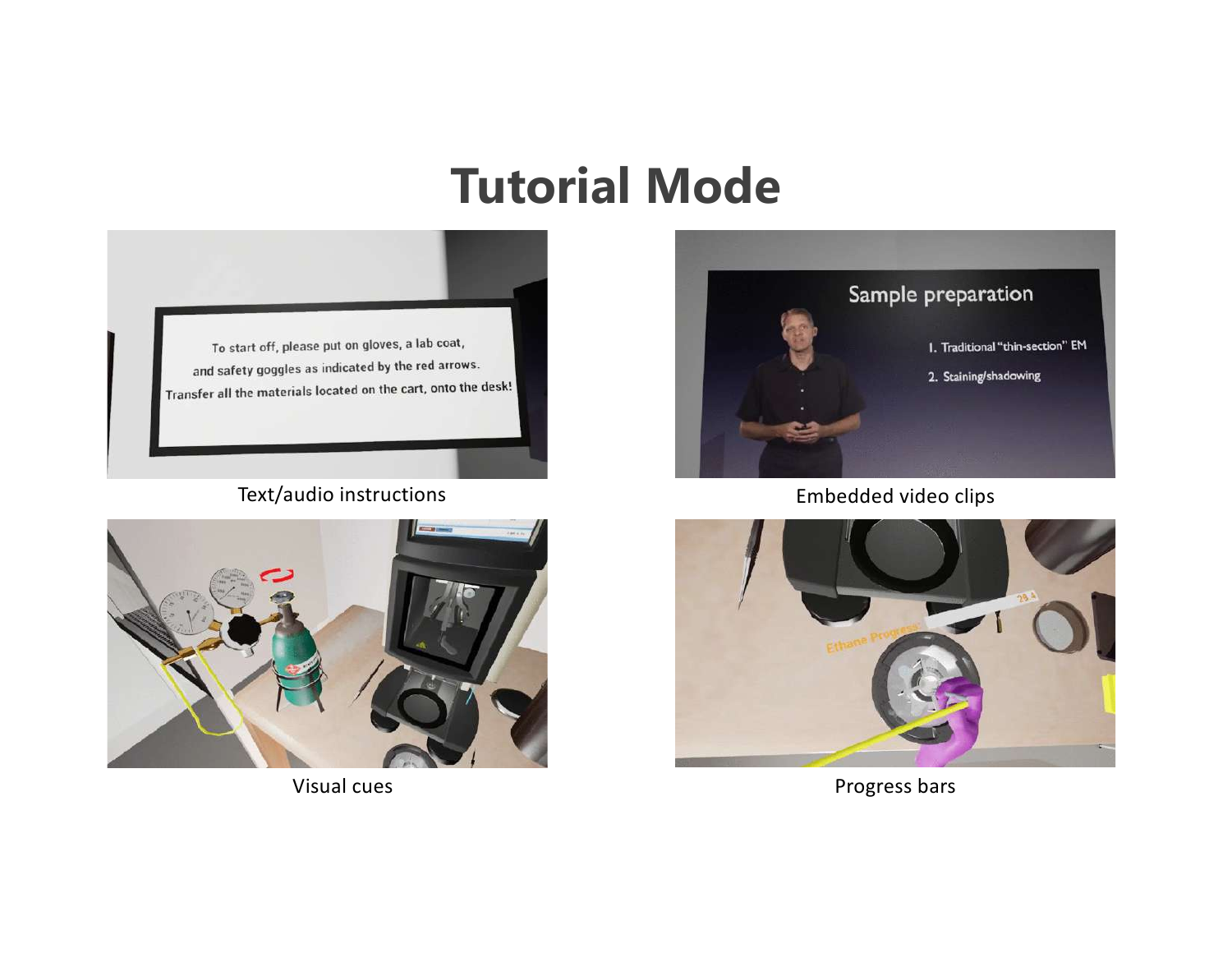## **Exam Mode**

- No instruction text, audio, or visual guidance
- User operations scored against SOPs developed by the CryoEM Merit Badge working group
- Target: 100% correct

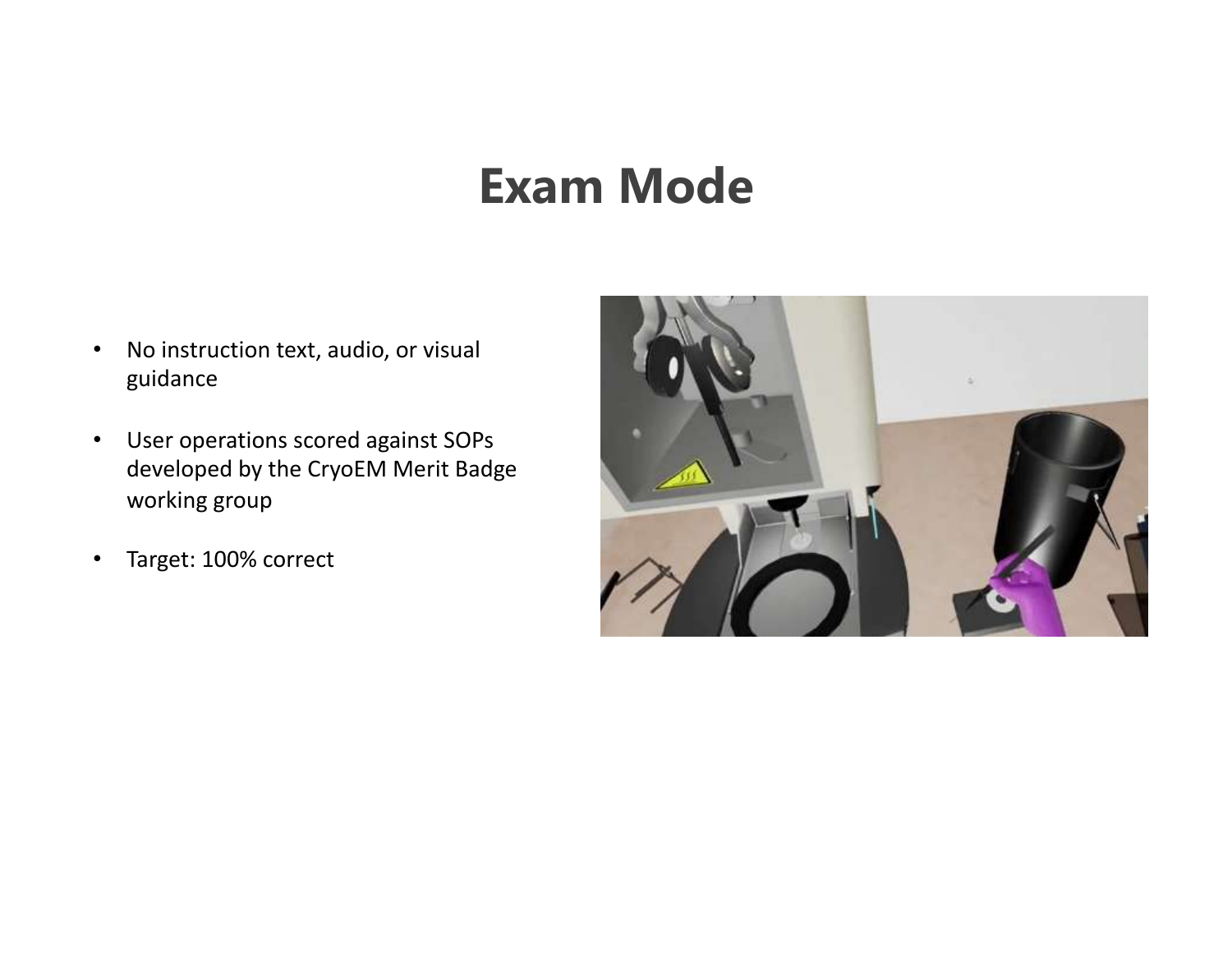### **Exam Mode - Failure**



CryoVR will report errors exam mistakes Playback function to exam mistakes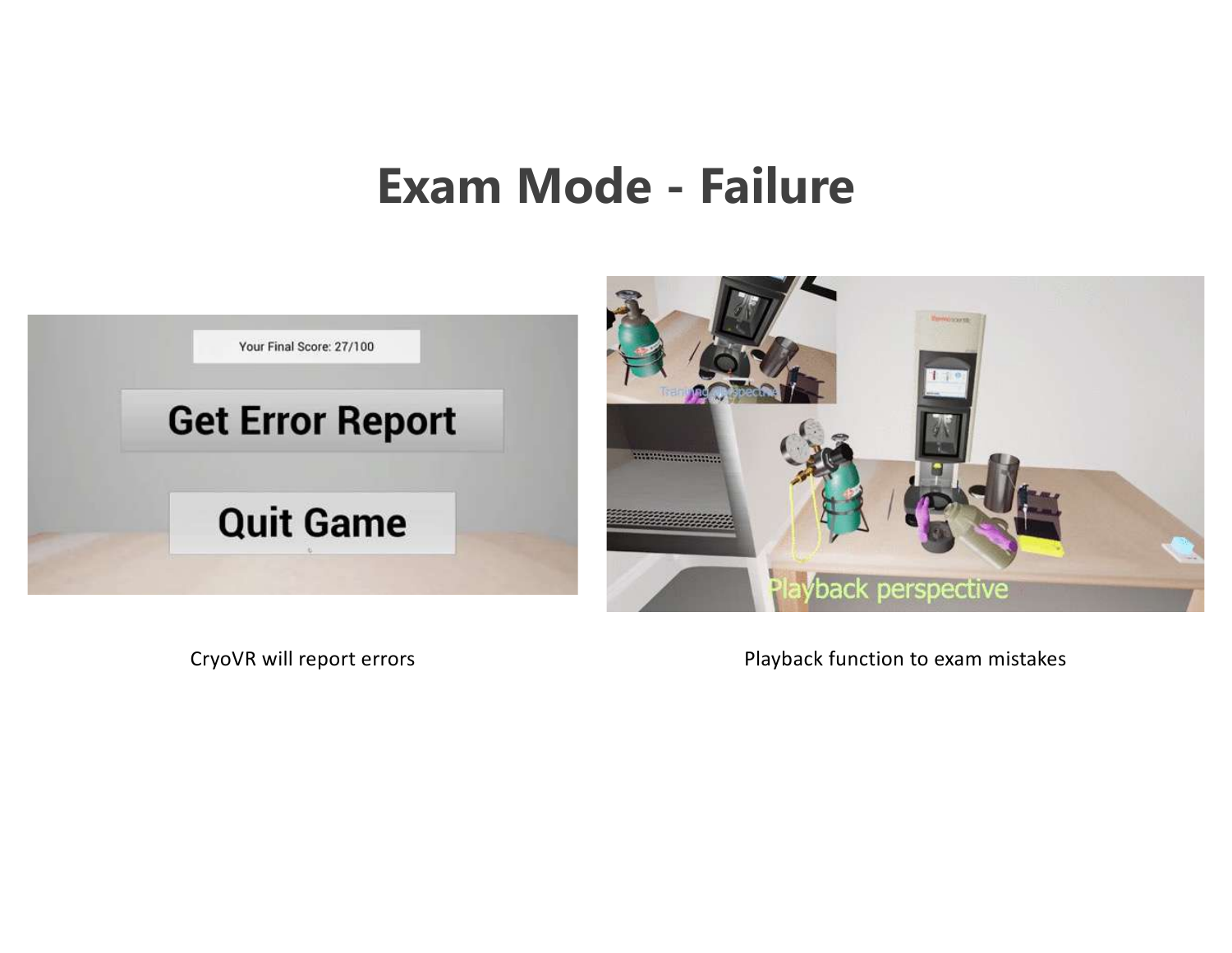#### **Exam Mode - Certificates**



- CryoVR will generate a certificate for the module
- Certificates can be verified by the CryoVR web server
- Verification link and QR code.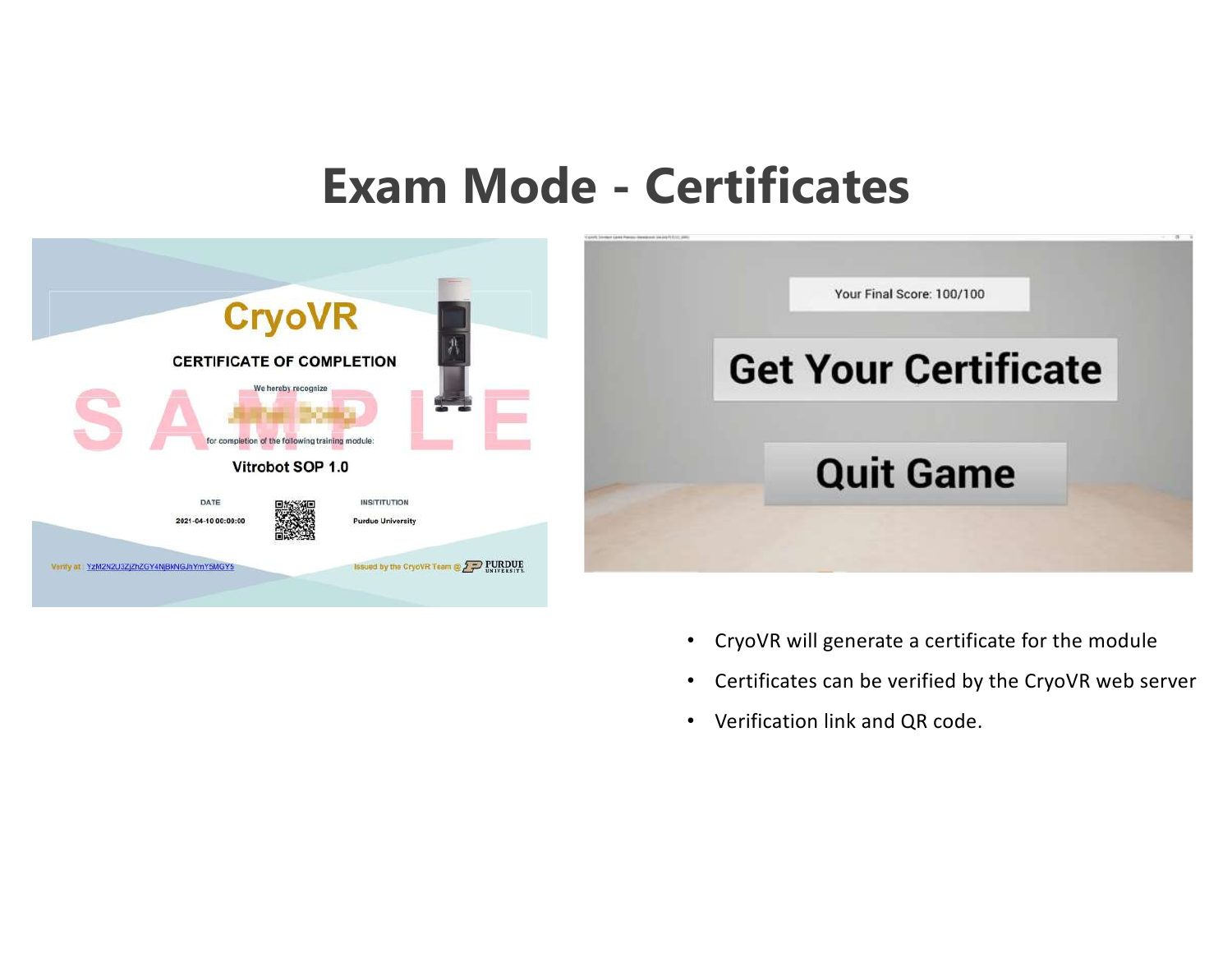### **User Management System**



Sign in with ORCID or Register now...

• Users can track their certificates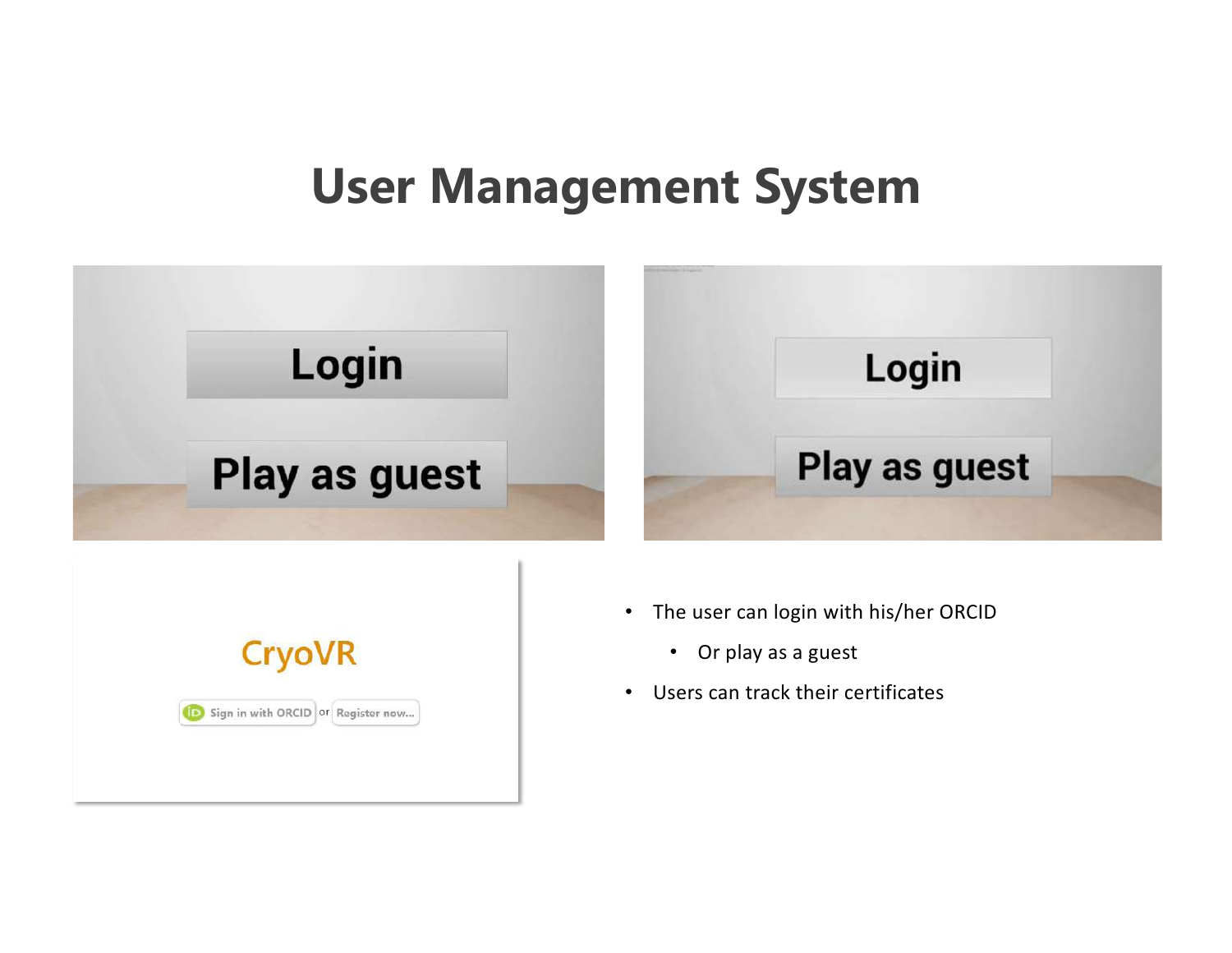## **Safety Hazard Simulation**



- Simulation of dangerous conditions
- Help users learn the importance of safety procedure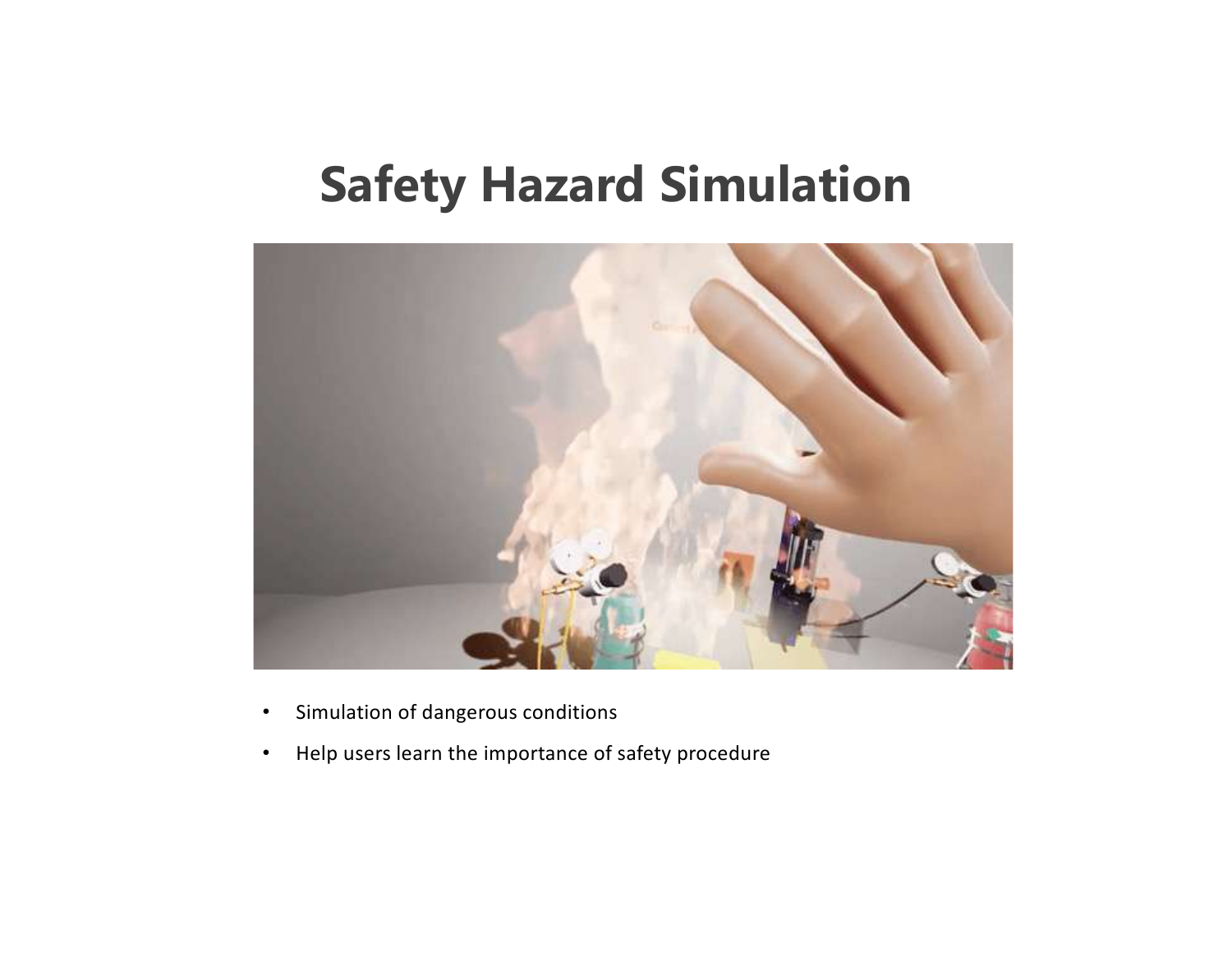### **Non-VR Version (PC Game)**



- No barrier to entry, no VR equipment or special computer hardware required
- A standalone PC application
- Easy keyboard & mouse control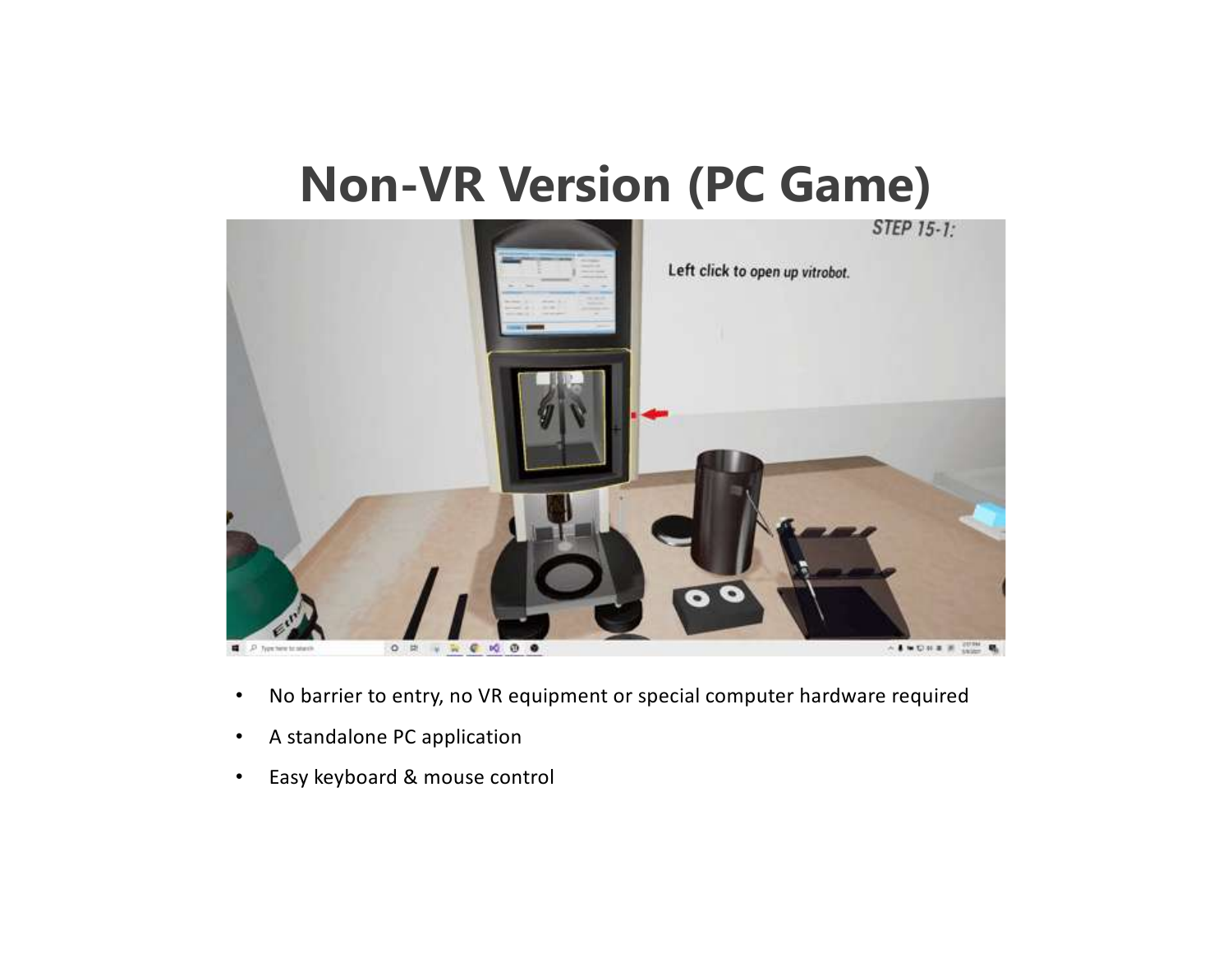## **Collaborations**







**Frederick National Laboratory** for Cancer Research sponsored by the National Cancer Institute









- In collaboration with the CryoEM Merit Badge working group, we have developed SOP versions of the Vitrobot and Autogrid Clipping
- Users receive certificates upon passing the SOP Exam mode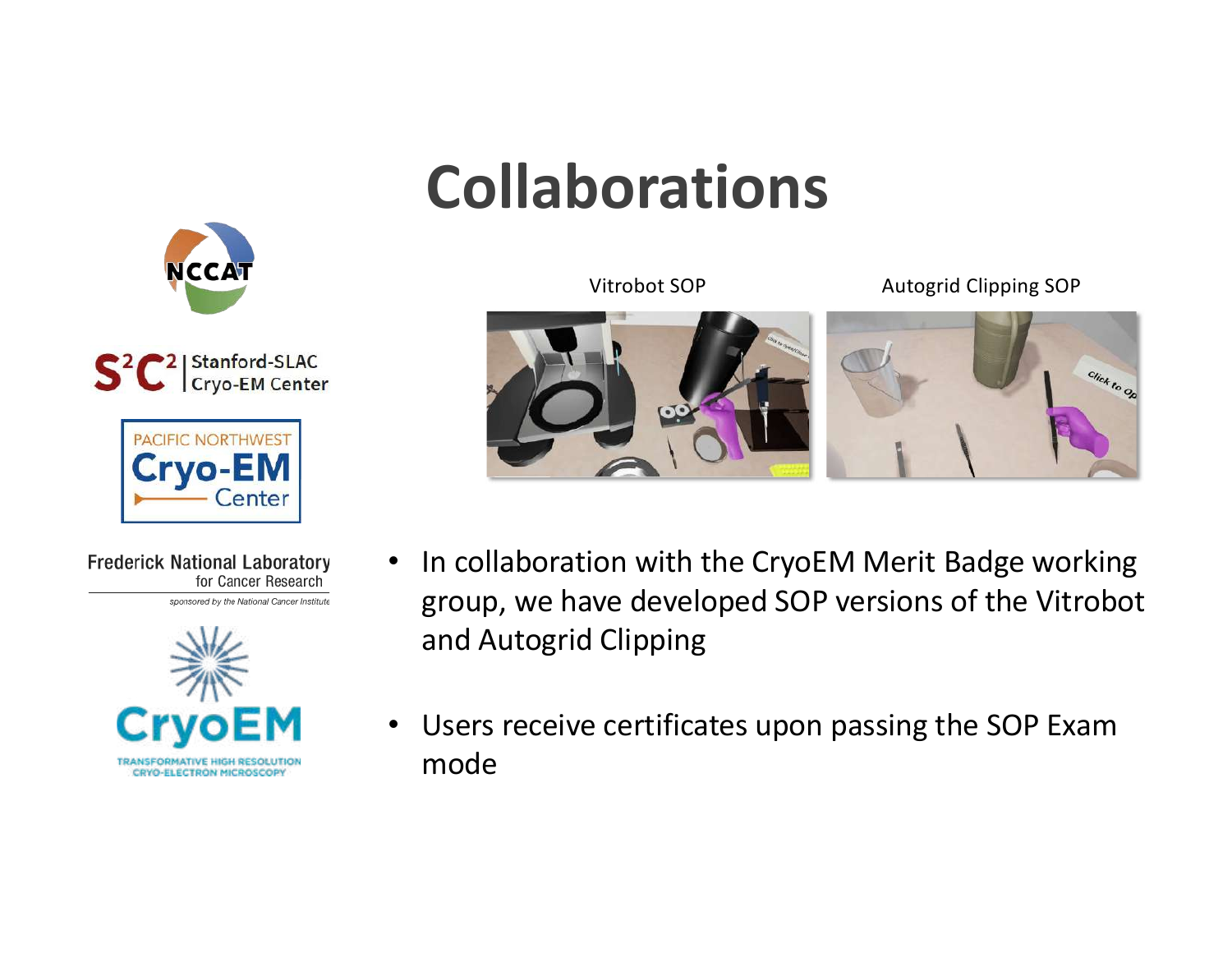## **Supported Devices: HTC Vive**

- Better hardware performance in rendering virtual environment
- High refresh rate (120Hz)
- Runs CryoVR with the best visual effects

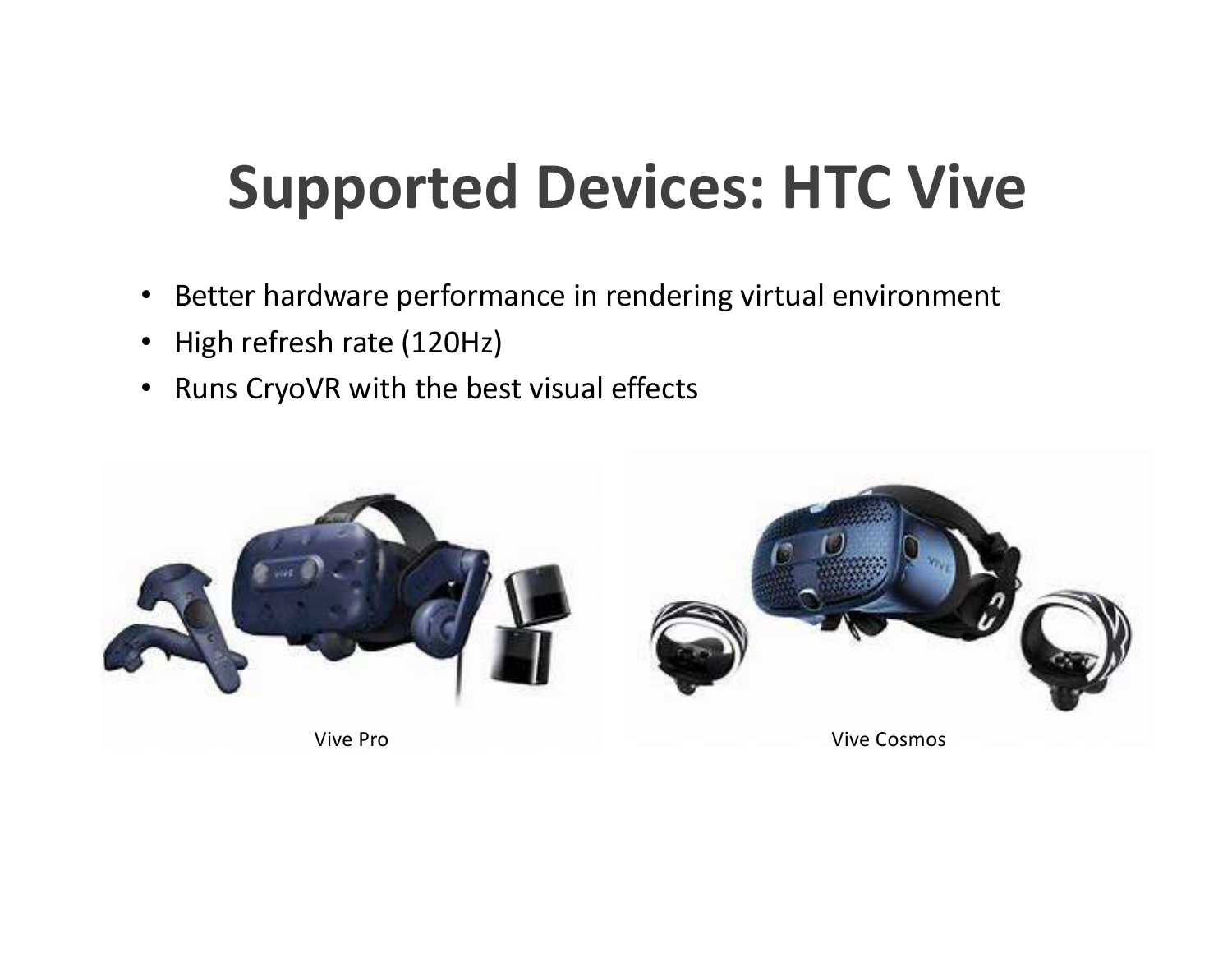## **Supported Devices: Oculus Quest**

- Lighter, smaller, and wireless: provides mobility and simplicity
- Relatively affordable (\$299- \$399)



Oculus Quest 2 (Meta)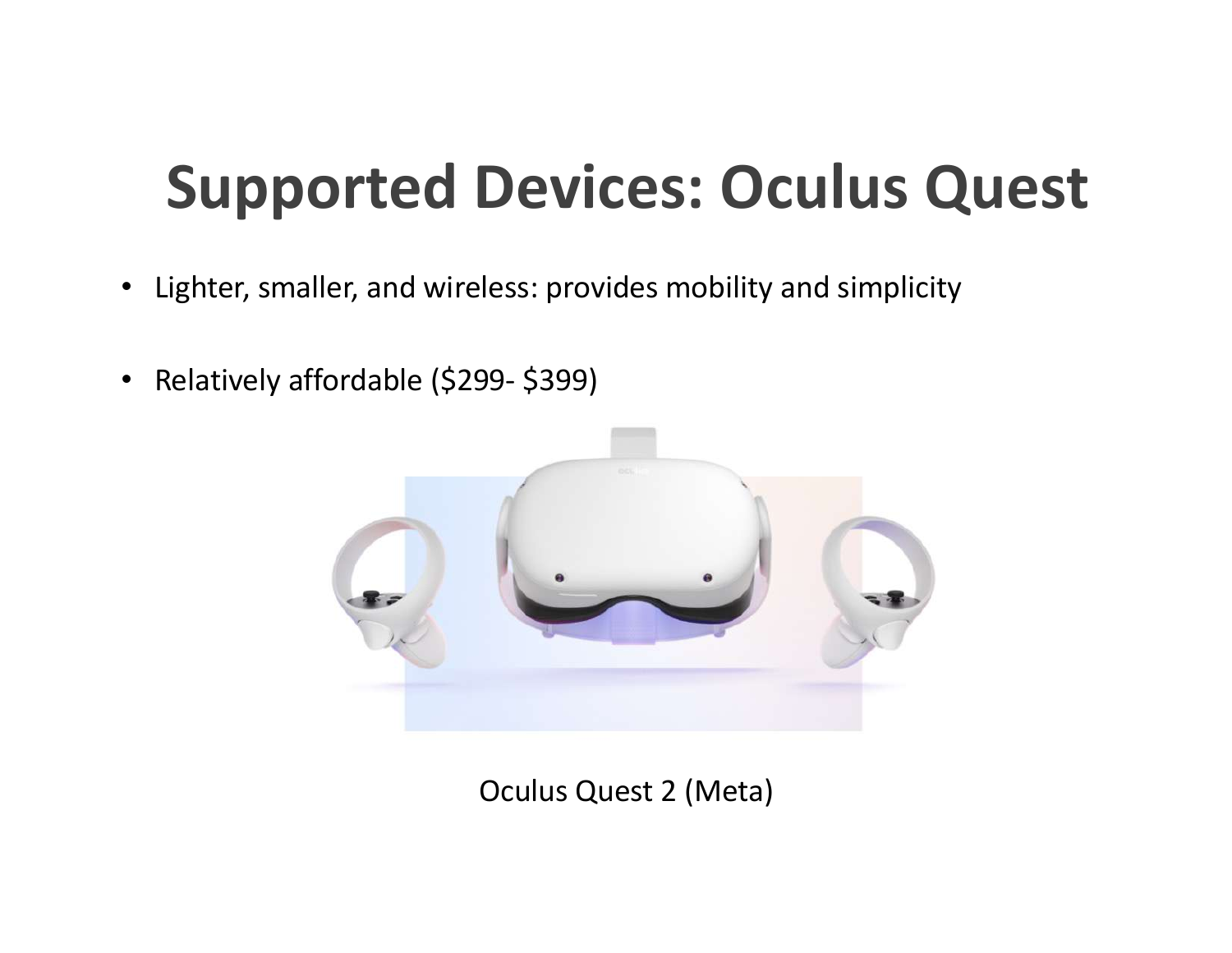## **Currently in development: Leica GP2 plunge freezer**

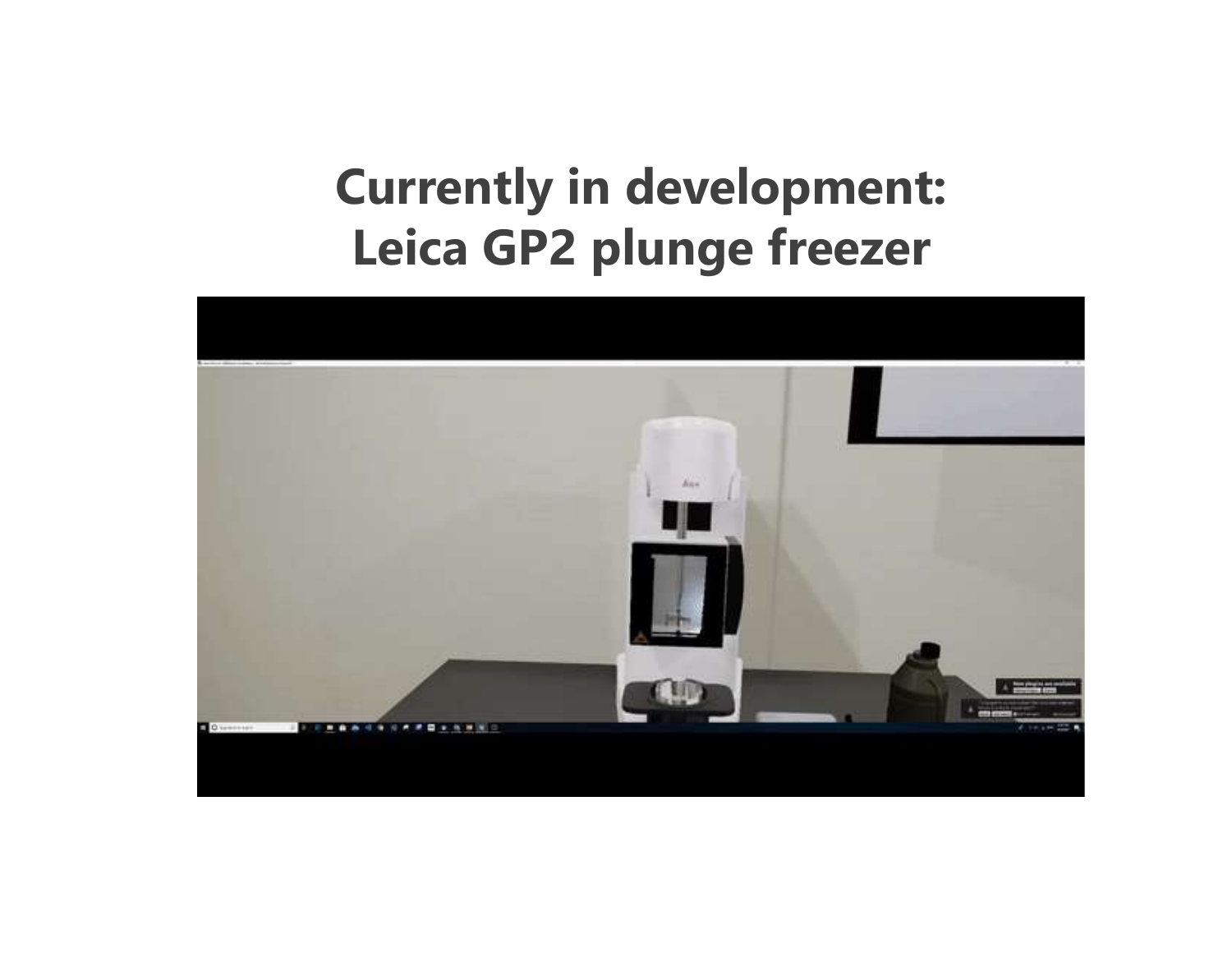## **Dissemination**

#### Free downloads from CryoVR website

#### [https://www.purdue.edu/CryoV](https://www.purdue.edu/CryoVR)R





#### CryoVR YouTube channel







[https://twitter.com/CryoV](https://twitter.com/CryoVR)R Search "CryoVR" in Twitter

#### CryoVR Twitter account

- 37K + impressions
- 168 followers



#### CryoVR GitHub repositories

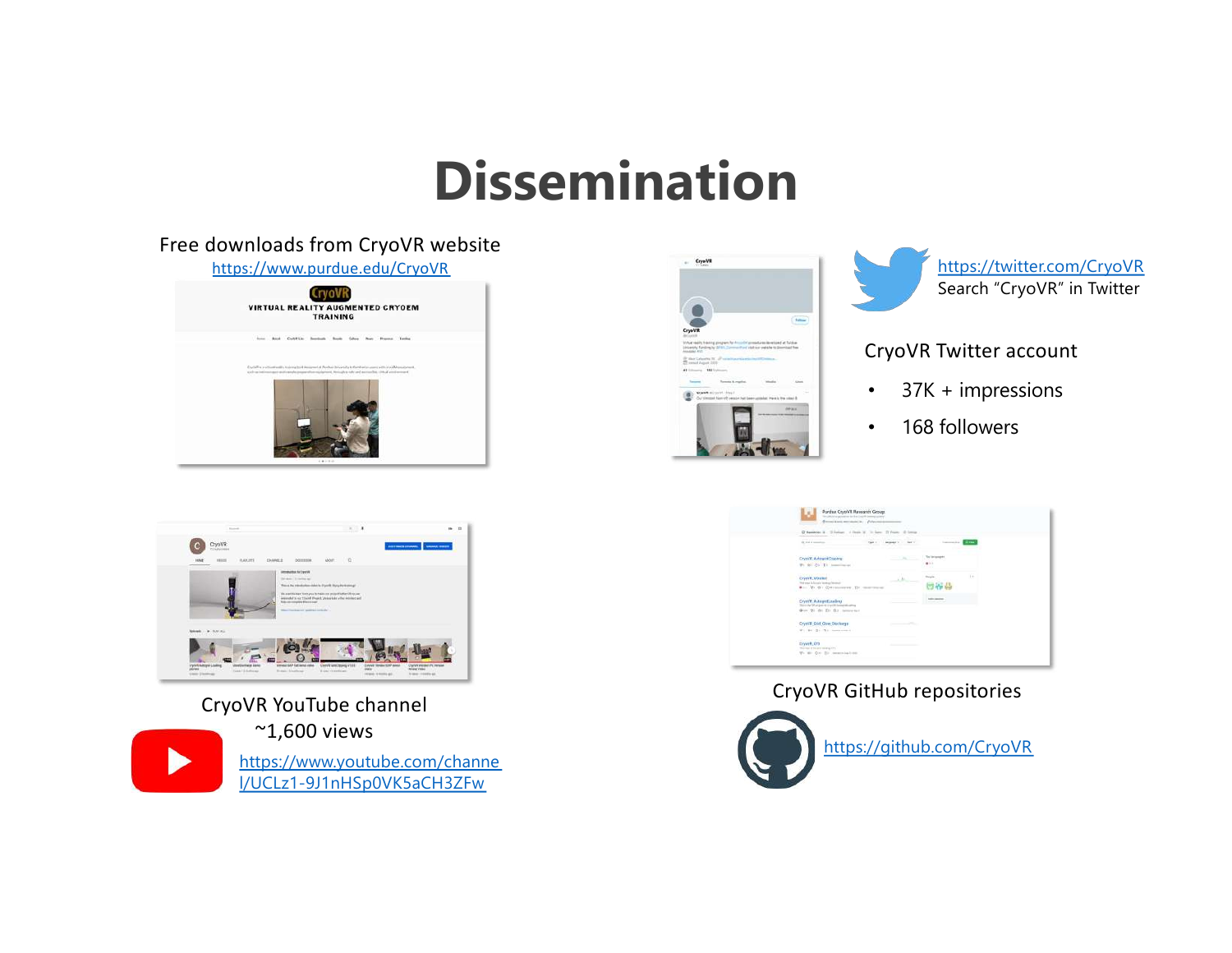## **CryoVR Team**















Alumni:











**National Institutes** of Health

**Transformative High Resolution Cryo-Electron Microscopy Program**

[https://www.purdue.edu/CryoV](https://www.purdue.edu/CryoVR)R